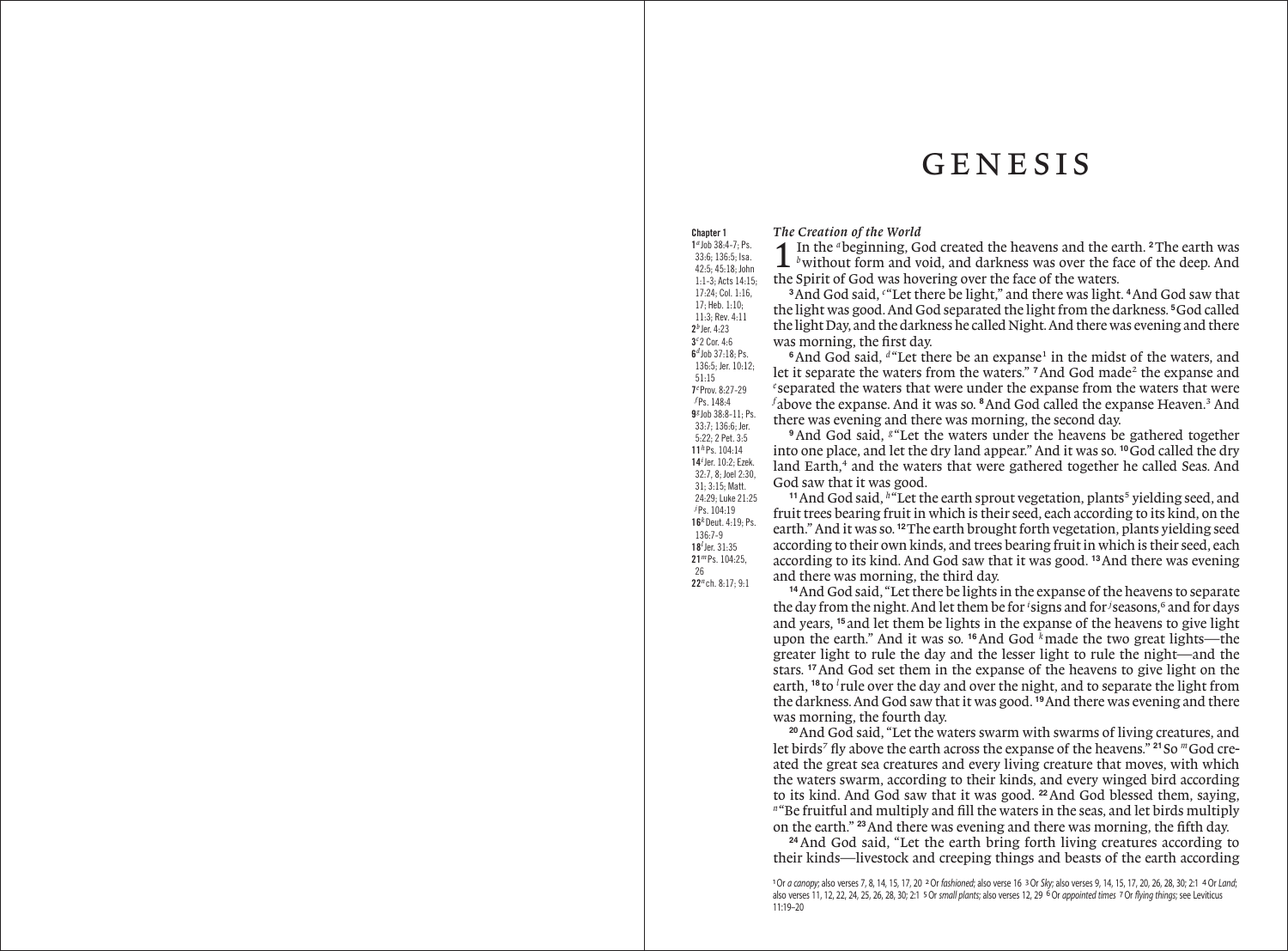to their kinds." And it was so. **<sup>25</sup>**And God made the beasts of the earth according to their kinds and the livestock according to their kinds, and everything that creeps on the ground according to its kind. And God saw that it was good.

<sup>26</sup>Then God said, <sup>o</sup> "Let us make man<sup>1</sup> in our image, <sup>p</sup>after our likeness. And *<sup>q</sup>*let them have dominion over the fish of the sea and over the birds of the heavens and over the livestock and over all the earth and over every creeping thing that creeps on the earth."

| 27 | So God created man in his own image. |
|----|--------------------------------------|
|    | in the image of God he created him;  |
|    | male and female he created them.     |

**<sup>28</sup>**And God blessed them. And God said to them, *<sup>s</sup>* "Be fruitful and multiply and fill the earth and subdue it, and have dominion over the fish of the sea and over the birds of the heavens and over every living thing that moves on the earth." **<sup>29</sup>**And God said, "Behold, I have given you every plant yielding seed that is on the face of all the earth, and every tree with seed in its fruit. *<sup>t</sup>*You shall have them for food. **<sup>30</sup>**And *<sup>u</sup>* to every beast of the earth and to every bird of the heavens and to everything that creeps on the earth, everything that has the breath of life, I have given every green plant for food." And it was so. **<sup>31</sup>** *<sup>v</sup>* And God saw everything that he had made, and behold, it was very good. And there was evening and there was morning, the sixth day.

*The Seventh Day, God Rests*

2 Thus the heavens and the earth were finished, and *w* all the host of them.<br><sup>2</sup>And <sup>*x*</sup>on the seventh day God finished his work that he had done, and he rested on the seventh day from all his work that he had done. **<sup>3</sup>** So God blessed the seventh day and made it holy, because on it God rested from all his work that he had done in creation.

| The Creation of Man and Woman |  |  |  |  |
|-------------------------------|--|--|--|--|
|-------------------------------|--|--|--|--|

**<sup>4</sup>** *<sup>y</sup>*These are the generations

 of the heavens and the earth when they were created, in the day that the LORD God made the earth and the heavens.

15:7

<sup>5</sup>When no<sup>z</sup>bush of the field<sup>2</sup> was yet in the land<sup>3</sup> and no small plant of the field had yet sprung up—for the LORD God had not caused it to rain on the land, and there was no man <sup>a</sup> to work the ground, <sup>6</sup> and a mist<sup>4</sup> was going up from the land and was watering the whole face of the ground—<sup>7</sup>then the LORD God formed the man of <sup>b</sup> dust from the ground and <sup>c</sup> breathed into his *d* nostrils the breath of life, and <sup>*e*</sup>the man became a living creature. <sup>8</sup>And the LORD God planted a *<sup>f</sup>* garden in Eden, in the east, and there he put the man whom he had formed. <sup>9</sup>And out of the ground the LORD God made to spring up every tree that is pleasant to the sight and good for food. *<sup>g</sup>*The tree of life was in the midst of the garden, *<sup>h</sup>* and the tree of the knowledge of good and evil.

**<sup>10</sup>**A river flowed out of Eden to water the garden, and there it divided and became four rivers. **<sup>11</sup>**The name of the first is the Pishon. It is the one that flowed around the whole land of *<sup>i</sup>* Havilah, where there is gold. **<sup>12</sup>**And the gold of that land is good; bdellium and onyx stone are there. **<sup>13</sup>**The name of the second river is the Gihon. It is the one that flowed around the whole land of Cush. **<sup>14</sup>**And the name of the third river is the *<sup>j</sup>* Tigris, which flows east of Assyria. And the fourth river is the Euphrates.

<sup>15</sup>The LORD God took the man <sup>k</sup>and put him in the garden of Eden to work it

<sup>1</sup>The Hebrew word for man (adam) is the generic term for mankind and becomes the proper name Adam <sup>2</sup> Or open country <sup>3</sup> Or earth; also verse 6 4Or spring

26*<sup>o</sup>* ch. 3:22; 11:7; Isa. 6:8 *p* ch. 5:1; 9:6; 1 Cor. 11:7; Eph. 4:24; Col. 3:10; James 3:9 *<sup>q</sup>* ch. 9:2; Ps. 8:6- 8; James 3:7 27*<sup>r</sup>* ch. 2:18, 21-23; 5:2; Mal. 2:15; Matt. 19:4; Mark 10:6 28*<sup>s</sup>* ch. 9:1, 7 29*<sup>t</sup>* ch. 9:3; Ps. 104:14, 15; 145:15, 16 30*u* Ps. 147:9 31*v* Eccles. 7:29; 1 Tim. 4:4 Chapter 2 1*w* Deut. 4:19; Ps. 33:6 2*x* Ex. 20:8-11; 31:17; Deut. 5:12-14; Heb. 4:4 4*y* ch. 1:1 5*z* [ch. 1:11, 12] *<sup>a</sup>* ch. 3:23 7*b* ch. 3:19, 23; 18:27; Ps. 103:14; Eccles. 12:7; 1 Cor. 15:47 *c* ch. 7:22; Job 33:4; Isa. 2:22 *<sup>d</sup>* Job 27:3 *<sup>e</sup>* Cited 1 Cor. 15:45 8*f* ver. 15; ch. 13:10; Isa. 51:3; Ezek. 28:13; 31:8; Joel 2:3 9*g* ch. 3:22; Rev. 2:7; 22:2, 14 *<sup>h</sup>* ver. 17 11*<sup>i</sup>* ch. 10:7, 29; 25:18; 1 Sam. 14*<sup>j</sup>* Dan. 10:4 15*k* ver. 8

and keep it. <sup>16</sup> And the LORD God commanded the man, saying, "You may surely eat of every tree of the garden, **<sup>17</sup>**but of the tree of the knowledge of good and evil <sup>*l*</sup>you shall not eat, for in the day that you eat<sup>1</sup> of it you <sup>m</sup>shall surely die."

<sup>18</sup>Then the LORD God said, "It is not good that the man should be alone: "I will make him a helper fit for<sup>2</sup> him." <sup>19</sup> *N*ow out of the ground the LORD God had formed<sup>3</sup> every beast of the field and every bird of the heavens and <sup>p</sup>brought them to the man to see what he would call them. And whatever the man called every living creature, that was its name. **<sup>20</sup>**The man gave names to all livestock and to the birds of the heavens and to every beast of the field. But for Adam<sup>4</sup> there was not found a helper fit for him. <sup>21</sup> So the LORD God caused a <sup>q</sup>deep sleep to fall upon the man, and while he slept took one of his ribs and closed up its place with flesh. <sup>22</sup> And the rib that the LORD God had taken from the man he made<sup>5</sup> into a woman and brought her to the man. <sup>23</sup> Then the man said,

> "This at last is *<sup>r</sup>*bone of my bones and flesh of my flesh; she shall be called Woman, because she was *<sup>s</sup>* taken out of Man."<sup>6</sup>

**<sup>24</sup>** *<sup>t</sup>*Therefore a man shall leave his father and his mother and hold fast to his wife, and they shall become one flesh. **<sup>25</sup>**And the man and his wife were both naked and were not ashamed.

## *The Fall*

17*<sup>l</sup>* ch. 3:1-3, 11, 17 *m* Rom. 6:23; James 1:15 18*n* 1 Cor. 11:9; 1 Tim. 2:13 19*<sup>o</sup>* ch. 1:20, 24 *<sup>p</sup>* Ps. 8:6 21*q* ch. 15:12; 1 Sam. 26:12 23*<sup>r</sup>* ch. 29:14; Judg. 9:2; 2 Sam. 5:1; 19:13; [Eph. 5:28-30]<sup>s</sup> 1 Cor. 11:8 24*<sup>t</sup>* Cited Matt. 19:5; Mark 10:7; 1 Cor. 6:16; Eph. 5:31; [Ps. 45:10; 1 Cor. 7:10, 11] Chapter 3 1*u* Matt. 10:16; 2 Cor. 11:3; Rev. 12:9; 20:2 3*v* ch. 2:17 4*w* ver. 13; John 8:44; [2 Cor. 11:3] 6*x* 1 Tim. 2:14 *<sup>y</sup>* ver. 12, 17; Hos. 6:7 7*z* ver. 5 *a* ch. 2:25  $R^{b}$  [Ps. 139-1-12; Jer. 23:23, 24] 10*<sup>c</sup>* ver. 7; ch. 2:25 12*d* ch. 2:18; Job 31:33 13*<sup>e</sup>* ver. 4; 2 Cor. 11:3; 1 Tim. 2:14

3 Now *<sup>u</sup>*the serpent was more crafty than any other beast of the field that the  $\bigcup$  LORD God had made.

He said to the woman, "Did God actually say, 'You<sup>7</sup> shall not eat of any tree in the garden'?" **<sup>2</sup>**And the woman said to the serpent, "We may eat of the fruit of the trees in the garden, **<sup>3</sup>**but God said, *<sup>v</sup>* 'You shall not eat of the fruit of the tree that is in the midst of the garden, neither shall you touch it, lest you die.' " **<sup>4</sup>***<sup>w</sup>*But the serpent said to the woman, "You will not surely die. **<sup>5</sup>**For God knows that when you eat of it your eyes will be opened, and you will be like God, knowing good and evil." **<sup>6</sup>** So when the woman saw that the tree was good for food, and that it was a delight to the eyes, and that the tree was to be desired to make one wise,<sup>8</sup> she took of its fruit <sup>x</sup> and ate, and she also gave some to her husband who was with her, *<sup>y</sup>*and he ate. **<sup>7</sup>** *<sup>z</sup>*Then the eyes of both were opened, *<sup>a</sup>* and they knew that they were naked. And they sewed fig leaves together and made themselves loincloths.

<sup>8</sup> And they heard the sound of the LORD God walking in the garden in the cool<sup>9</sup> of the day, and the man and his wife *<sup>b</sup>*hid themselves from the presence of the LORD God among the trees of the garden. <sup>9</sup>But the LORD God called to the man and said to him, "Where are you?"<sup>10</sup> **<sup>10</sup>**And he said, "I heard the sound of you in the garden, and I was afraid, *<sup>c</sup>*because I was naked, and I hid myself." **<sup>11</sup>**He said, "Who told you that you were naked? Have you eaten of the tree of which I commanded you not to eat?" **<sup>12</sup>**The man said, *<sup>d</sup>*"The woman whom you gave to be with me, she gave me fruit of the tree, and I ate." **<sup>13</sup>**Then the Lord God said to the woman, "What is this that you have done?" The woman said, *<sup>e</sup>*"The serpent deceived me, and I ate."

<sup>14</sup>The LORD God said to the serpent.

"Because you have done this, cursed are you above all livestock

1Or when you eat 2Or corresponding to; also verse 20 3Or And out of the ground the Lord God formed 4Or the man 5Hebrew built 6 The Hebrew words for woman (ishshah) and man (ish) sound alike 7 In Hebrew you is plural in verses 1–5 8 Or to give insight<br>9 Hebrew wind <sup>10</sup> In Hebrew you is singular in verses 9 and 11